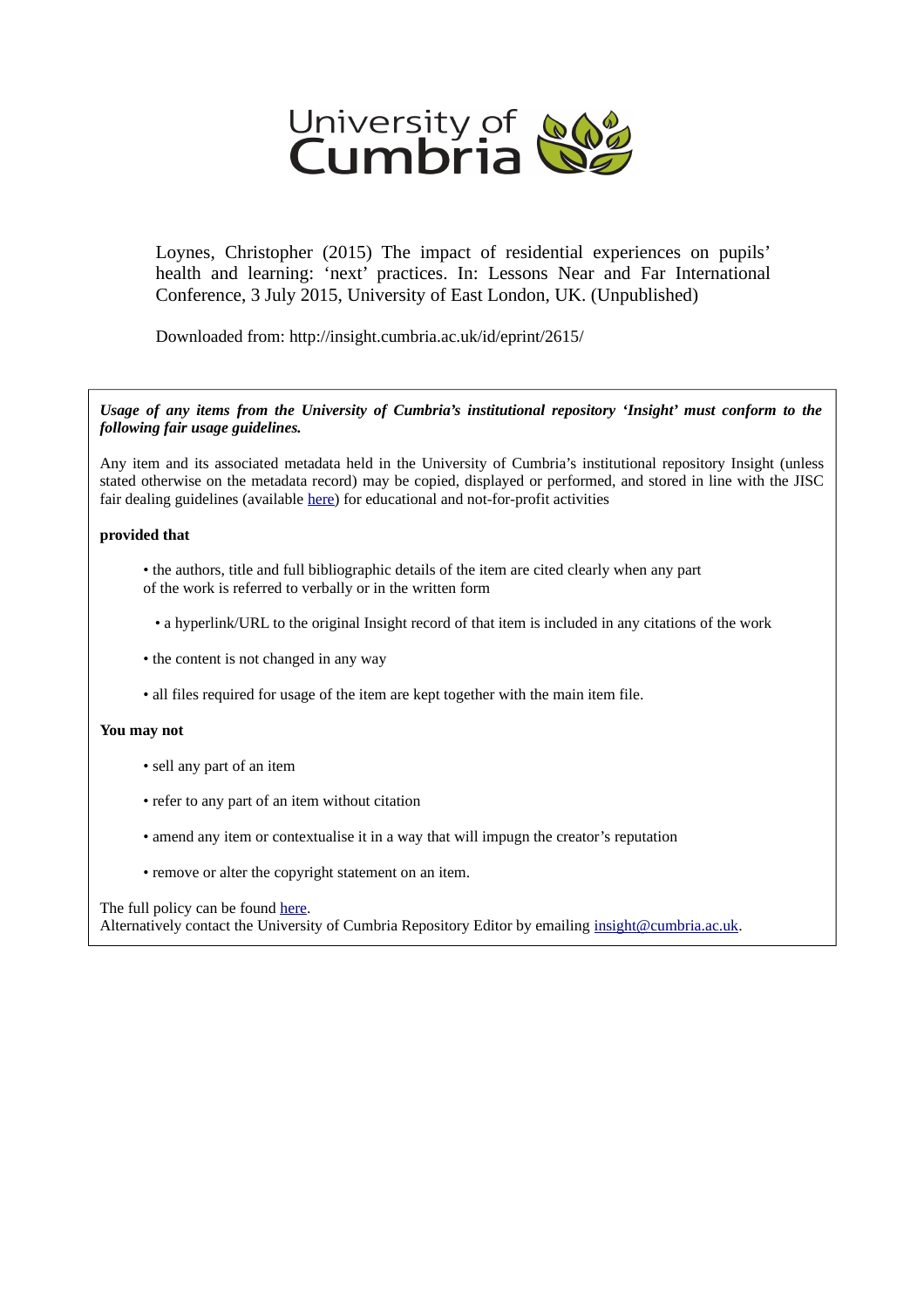# **Residential Outdoor Learning in Schools: 'Next' Practices**

# **By Dr Chris Loynes University of Cumbria**

This paper discusses the results of a survey of 210 English, Welsh and Scottish schools carried out in Spring 2009 by the Paul Hamlyn Foundation (PHF). It is further informed by the PHF Learning Away Evaluation Report (Kendall and Rodgers 2015). This reports on the findings of a five-year study of the benefits of residential experiences for young people in school undertaken with 63 schools. (Learning Away; 2015). These schools also took part in the larger survey. The purpose of the survey was to identify 'next' practice in residential education as perceived by school staff. These practices were identified for their intentions to respond to a number of criteria derived from an analysis of recent policy initiatives from the government department responsible for education. This paper focuses on those practices identified by the survey as outdoor learning residential experiences. The schools were self-selecting and either already offered outdoor learning as an approach or aspired to do so.

The 210 schools surveyed included 60 secondary schools, 142 primary schools and 8 special schools. The survey included schools from a wide geographical spread across England, rural and urban settings and a range of social contexts. The data was collected from schools through a study of documentation including reports, evaluations and proposals for outdoor programmes, visits and interviews with staff and a focus group of selected teachers.

The survey was conducted at a time of change in educational provision that has given schools more flexibility over what and how they teach including significant encouragement to adopt a thematic rather than subject based approach to the curriculum at least until the age of 14. In addition a new emphasis had been placed on certain curriculum themes of possible relevance to outdoor learning. These were 'Health and Wellbeing' and 'Sustainability'. As part of these policy changes a Government initiative called 'Learning Outside the Classroom' (Learning Outside the Classroom, 2009) was launched in order to encourage experiential approaches to learning out of school including outdoor learning. The purpose of the survey was to identify how schools were responding to these and other changes by capturing their ideas for their 'next' practice, that is what they were aspiring to do outdoors and how they were planning to make use of it. The criteria used to identify practices that were relevant to these policy changes were:

- The **integration** of the outdoor experiences with the curriculum and the life of the school as an **entitlement** for all students and so offered as part of the school day or week;
- A **progressive** programme with a sequence of co-ordinated outdoor learning experiences from age 4 to 18;
- A programme offering a **wide range of outdoor learning experiences**  integrated with other experiences;
- **Ownership** of the outdoor learning programme by the staff of the school;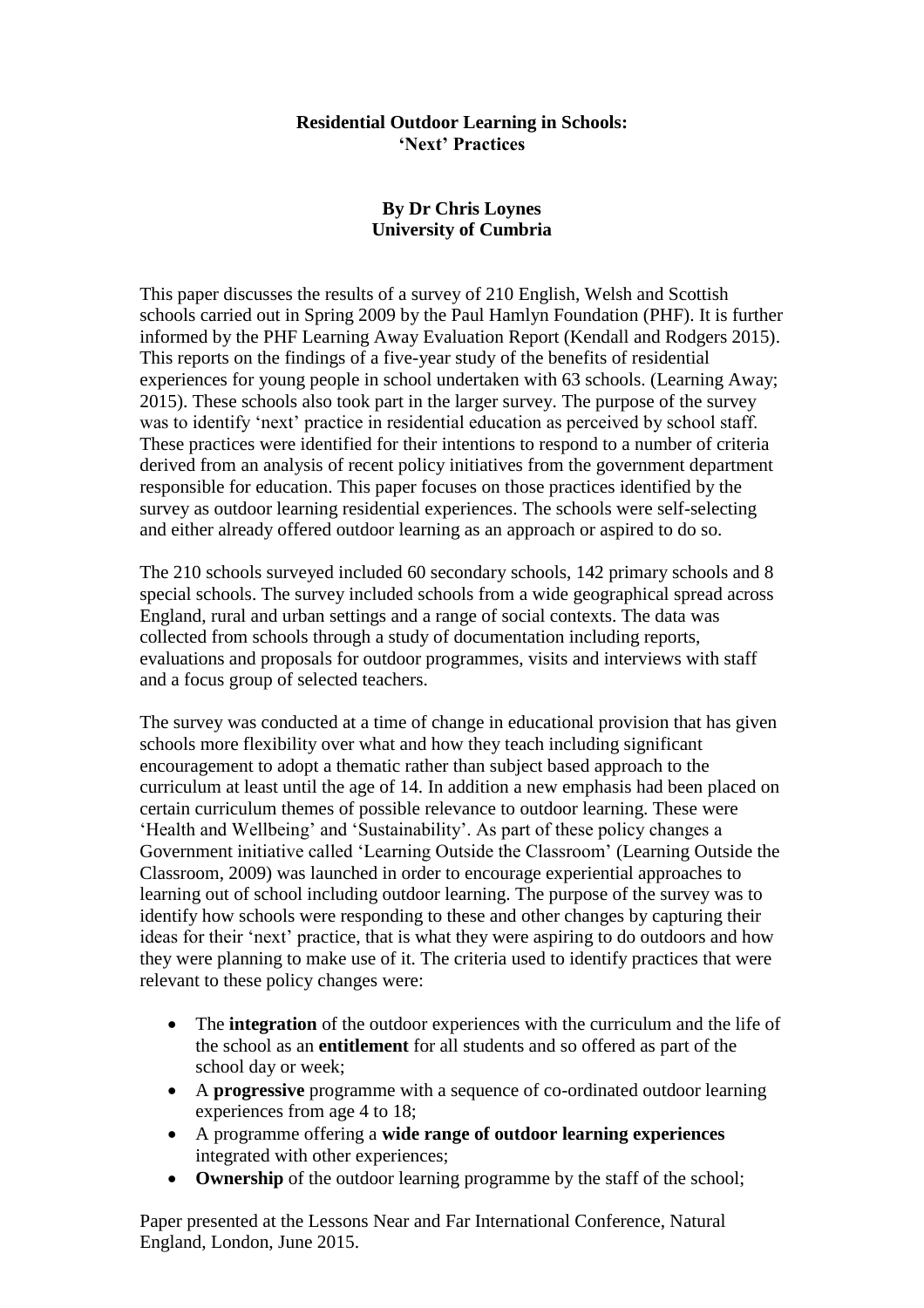A strong commitment to active **student involvement** in the planning, provision and evaluation of the programmes.

The data collected under the themes of integration, entitlement and ownership identified trends in the management of aspects of school life and will be discussed first. Evidence for the remaining topics of progression, the range of activities, student involvement and, again, integration and ownership, concerned trends in curriculum content and approach. These will be discussed second.

# **Structural Factors within Schools**

**Ownership.** All the schools surveyed wanted more control of the outdoor learning experiences, what they were and how they were developed for educational outcomes. The reasons given for this were several. In some cases staff were alert to a long lasting wariness on the part of staff and parents about the safety of outdoor activities. The legacy of the multiple fatality in Lyme Bay in 1993 (Bradford, 2000) was explicitly referred to. Senior staff felt that trust needed to be restored in the providers of outdoor education experiences and that, in some cases, this was best done by school staff who were in an active relationship with parents, could involve them in the programmes and could adapt programmes to allow for their concerns.

Another common explanation was that outdoor centres could not provide enough places for all students from a single year group let alone for a progressive programme involving several years. At the same time parents and carers could not always afford what was perceived as expensive provision. As a result the schools were planning to develop their own cost effective, local provision involving staff, parents, older pupils and volunteers with a more limited input from specialists. This claim is supported by a recent survey of the capacity of outdoor education centres (CRG Research LTD, 2008). The report concluded that bed spaces are limited, used to near capacity and can reach only a small percentage of school aged children. It is clear that, if an expansion of provision is to take place, it will need to be in partnership with new organisations or provided by the schools themselves. This trend is already contributing to changes in the nature of provision, a factor that will be discussed below.

The commonest explanation offered by school staff for taking ownership of their own outdoor programmes was that this was the most effective way of ensuring a full and effective integration of the outdoor experience with the curriculum and with classroom based activities. Several schools reported difficulties negotiating appropriate programmes with outdoor education staff from specialist centres who were sometimes perceived as out of touch with the curriculum and modern teaching methods. Interestingly, specialist staff from outdoor centres who were also interviewed reported difficulties in helping schools to understand how they could make better use of the outdoors in ways that would support their curricular. Staff in both situations identified the need for better partnership working and especially a better awareness of the world of the other practitioner.

*Entitlement.* Many schools believed that ownership of their own programmes was the only way to offer an affordable entitlement to outdoor learning that was both inclusive of all students and progressive with outdoor experiences throughout the year and in each year of a child's career as a student as the ideal. Whilst this often meant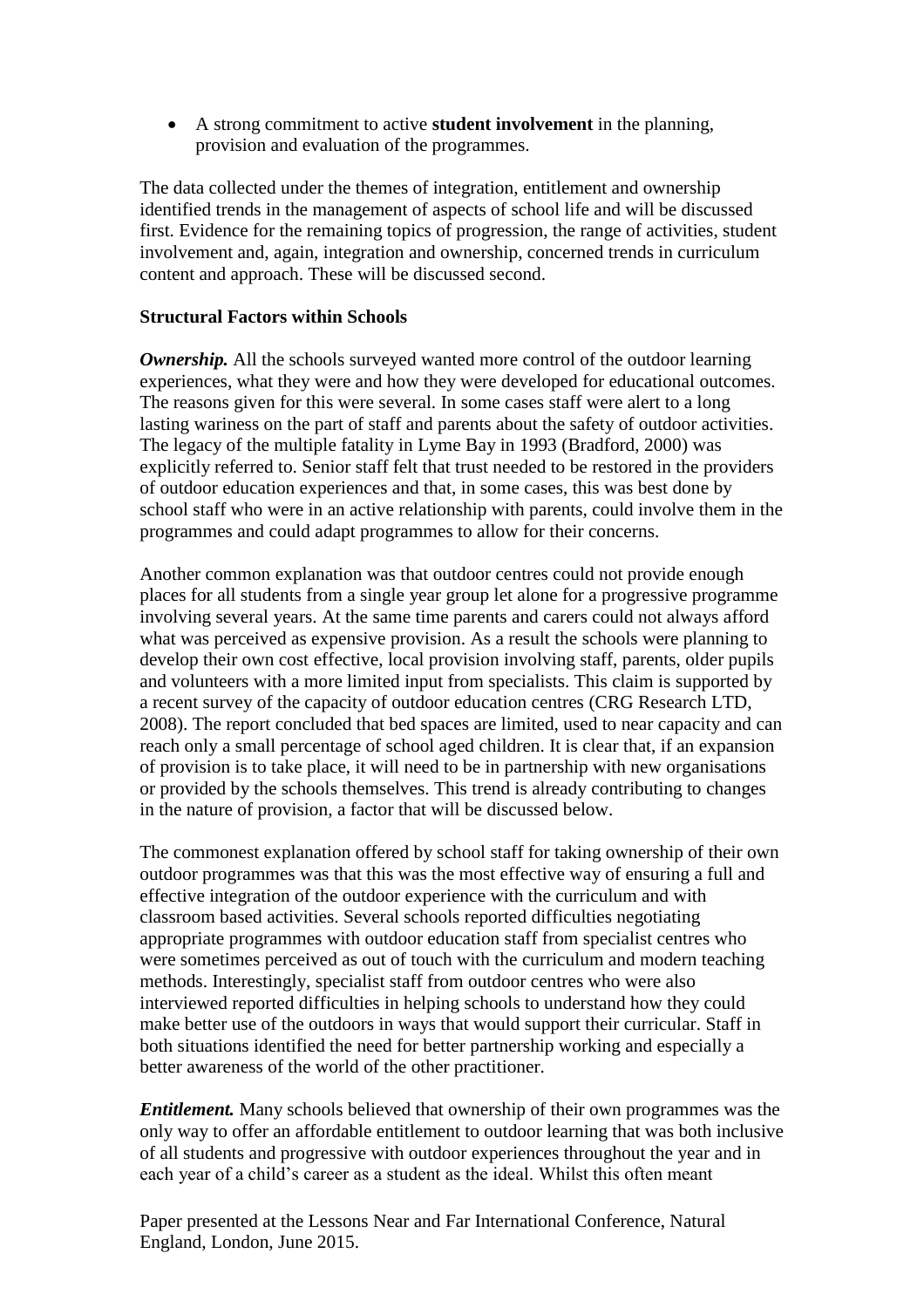extending the school day including, in some cases, the provision for overnight stays, programmes were expected to occur during school time at least until the age of 14. A variety of approaches to the management of the school day were suggested to allow for this trend. Some schools planned to collapse the timetable for certain weeks of the year in order to provide out of school and residential experiences for all students. Some planned to use an extraction model releasing certain individuals, year or subject groups from the everyday routine. Others planned to make use of local facilities within the structure of the typical school day. Some secondary schools intended to change their approach to timetabling overall as they adopted a thematic curriculum more familiar in primary schools leaving large parts of each day flexible for a range of teaching and learning provision including the outdoors.

After 14 years of age, for some, the demands of public examinations were still perceived to end the possibility of offering an entitlement to outdoor programmes shifting any provision into weekends and holidays as enrichment activity. However, a number of schools were developing the use of outdoor learning as a vehicle for new public qualifications recognising personal and social development outcomes. In one case it was hoped to extend the provision of these awards beyond low achieving students to all students. In some cases public awards were being considered or developed for 14 and even 11 year olds based on this model.

*Integration*. The strongest trend identified in the survey was the aspiration to use outdoor learning as a means to support the curriculum and the wider social life of the school. In secondary schools the encouragement to develop thematic approaches to the curriculum was offered as the most important policy shift that supported these objectives. Outdoor learning was reported as offering a rich source of experiences readily integrated with most aspects of the curriculum and experienced as 'real and engaging' by students. Recent case studies and evaluations were offered in support of these claims.

One example described how underachieving mathematics students went with their teachers on a 5 day long outdoor residential experience. Mathematics was taught conventionally for an hour at the beginning and end of each day with, in this case, no attempt being made to integrate the content of these classes with the outdoor experiences. The rest of the day was led by the specialist outdoor staff and focussed on giving the students and staff experiences of success and achievement and so, it was claimed, raising their self-esteem. The results, objectively monitored through internal tests, were, as the organiser put it, that ' 5 days at the outdoor centre was worth a term of maths teaching in the school'. Over the week all of the students had caught up with the best performers in their class and, in some cases overtaken them. The study claimed that this standard of performance was maintained by the participants throughout the year and that, for some of them, this had had an impact on their achievement in other subject areas.

Another school provided the results of a 10 year long study of an alternative curriculum programme aimed at ' those children unlikely to gain any passes in public examinations, highly likely to truant and at risk from marginalisation and engagement in anti-social and criminal activity'. |The outdoor programme offered an alternative to conventional subjects for approximately one third of each school week. Like the first case study, it focussed on students experiencing success and engagement in real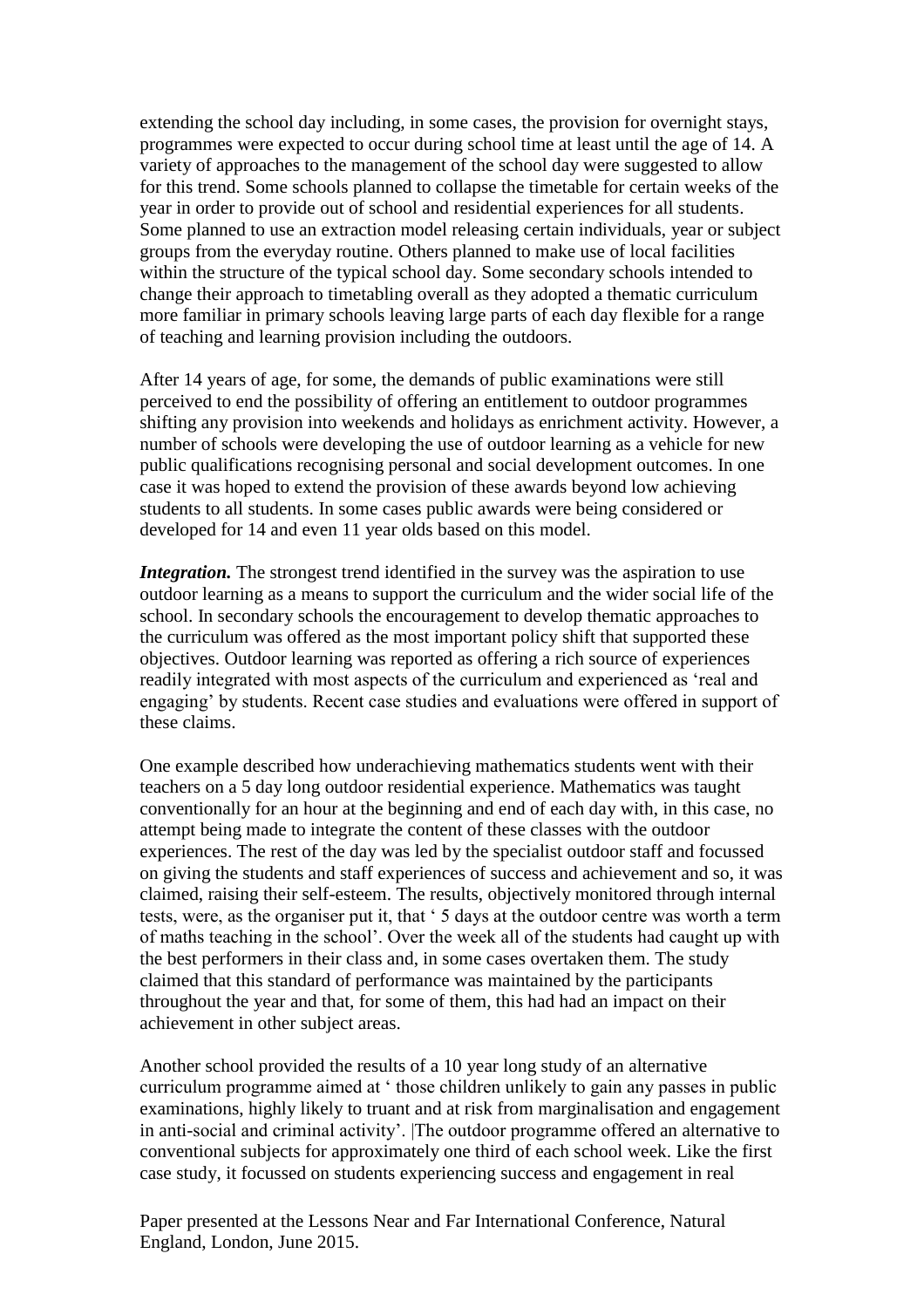experiences from outdoor and adventurous activities to conservation tasks. The reported impact was rapid with a 90% reduction in truancy documented by the end of the first term of the programme. This included school days on which the alternative programme was not offered. The study goes on to describe how, after 2 years, students who were not expected to pass examinations were sitting and passing English. The staff then developed explicit links between a range of subjects in the school and the alternative outdoor programme achieving, within 5 years of its introduction, an average of 3 passes. The report indicates that this was sufficient to gain entry to further educational provision and implies that this pathway was followed by a significant number of students. As such the programme claimed to make a major contribution to reducing exclusion, anti-social behaviour, criminal activity and raising the aspirations of the young people involved. Interestingly, as a result of the success of the alternative curriculum programme, the school has made a progression of outdoor experiences an entitlement for all students at the school. This example reflects wider trends in which schools describe their aspirations to change their current enrichment programmes into entitlements.

## **Curriculum Content and Approach**

*Progression and Range of Activities.* As mentioned above, many schools reported the desire to take control of their own outdoor learning programmes. This trend is especially strong amongst primary schools. The combination of a search for outdoor experiences suitable for younger students and also deliverable locally and by relatively inexperienced teachers has led to a shift in the traditional content of an outdoor experience. The most significant trend has been and, according to this data, will continue to be the growth of Forest Schools (Forest Schools Network, 2009), an approach to learning out of doors that has been adopted and adapted from Danish educational practices. It provides a regular, low cost outdoor element amenable to a thematic approach to the curriculum and available for early years and primary school students. Staff felt able to contemplate the professional development necessary to provide this programme or comfortable employing local specialists to support them.

This highlights another aspiration which is to 'drive down' the age at which students gain their first and frequent outdoor experiences to nursery and early years (4 years of age or younger). This trend reflects the policy objectives of providing a quality learning experience for early years children and also links with the increasing claims being made by lobby groups that outdoor experiences are an important aspect of the entitlement of a child contributing significantly to health and well being.

A structural element not identified above but of some significance here is that schools are increasingly working in clusters that is groups of schools pooling resources and working to similar educational objectives and philosophies. These might be a group of like-minded primary schools, a secondary school and all its feeder primary schools or all the schools of a town or district. As a result proposals for progressive outdoor learning often began with 4 year olds and continued through to 14 or 16 year olds. Two particular benefits as perceived by staff were highlighted by the survey. The first was that the more outdoor learning that was provided the more could be gained from later experiences as students became familiar with the approach and became skilful with the learning techniques. Many schools aspired to developing projects designed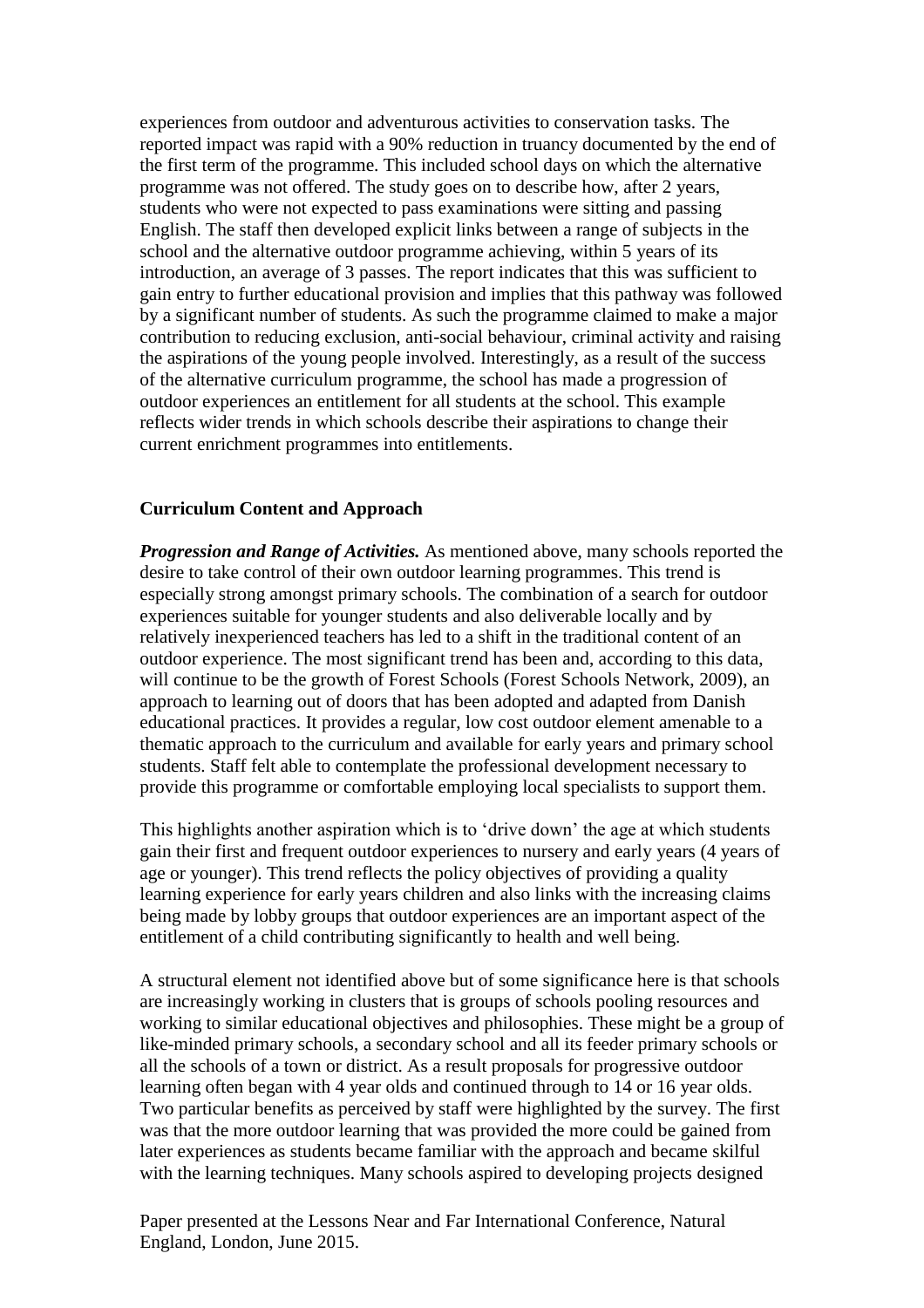and carried out by groups of students supervised rather than directed by teachers. One example involved older students from 3 primary schools researching a topic on an outdoor learning day and so becoming the 'experts'. They would then present their knowledge both to other students from their own class and younger age groups, and in the other schools in the cluster, sometimes with the use of technologies such as video and computers.

A common aspiration was to provide outdoor learning experiences at the transition from primary to secondary school with pupils from both schools taking part. The programmes emphasised group work and social skills and aimed to develop mentor/mentee relationships between the students. In a number of cases this approach was tandemed with the introduction of a thematic approach to learning in the first year of the secondary school partly as a way to reduce the impact of the transition that research indicates can act as a major stalling point for some students.

A sub-group of the primary schools surveyed were already committed to 'Education for Sustainability' and had placed this as a core theme in their curricular. This was often linked to the Eco-Schools initiative (Eco-Schools, 2009). This project supports schools in using its activities such as waste management, energy use and meals provision as vehicles to explore curriculum topics linked to the growing encouragement to address sustainability education. Outdoor learning, sometimes linked to a Forest School, was proposed as a way to deepen and enrich this work.

*Integration, Ownership and Student Involvement.* It was reported in the survey by many senior teachers that the pedagogic approach to teaching and learning in the outdoors develops generic learning skills that can transfer into the classroom. Specific teaching strategies that were mentioned were group learning, problem based learning, discovery learning, student led enquiry and creative learning. Thematic learning that was planned, conducted by and evaluated by classes of students was widely mentioned. The outdoor experiences were identified as providing a context and a model for both students and teachers to explore new ways of teaching and learning together. However, it was felt that, until recently, policy failed to encourage the adoption of this pedagogic approach in the classroom despite the belief held by teachers that it was an effective way of engaging all students in learning and of raising the standards of achievement across the full range of subjects. This emphasis on student centred learning as a teaching strategy outdoors and in the classroom is reflected in many of the comments already made above.

One further dimension present in the survey was a strong link to the policy of 'extended schools' that is the encouragement of activities that engage with and involve parents in the education of especially early years or marginalised children. One proposal was from a centre for the education of teenage children excluded from school for behavioural reasons. Their approach was to offer courses to the parents of these children such as literacy or numeracy programmes. This they had found gave the parents both the skills to support their children and the motivation to encourage them to attend school again. Camping trips were seen as a further way to create better relationships between parents and their children and provided an informal way to offer role models for these relationships by integrating them with other families.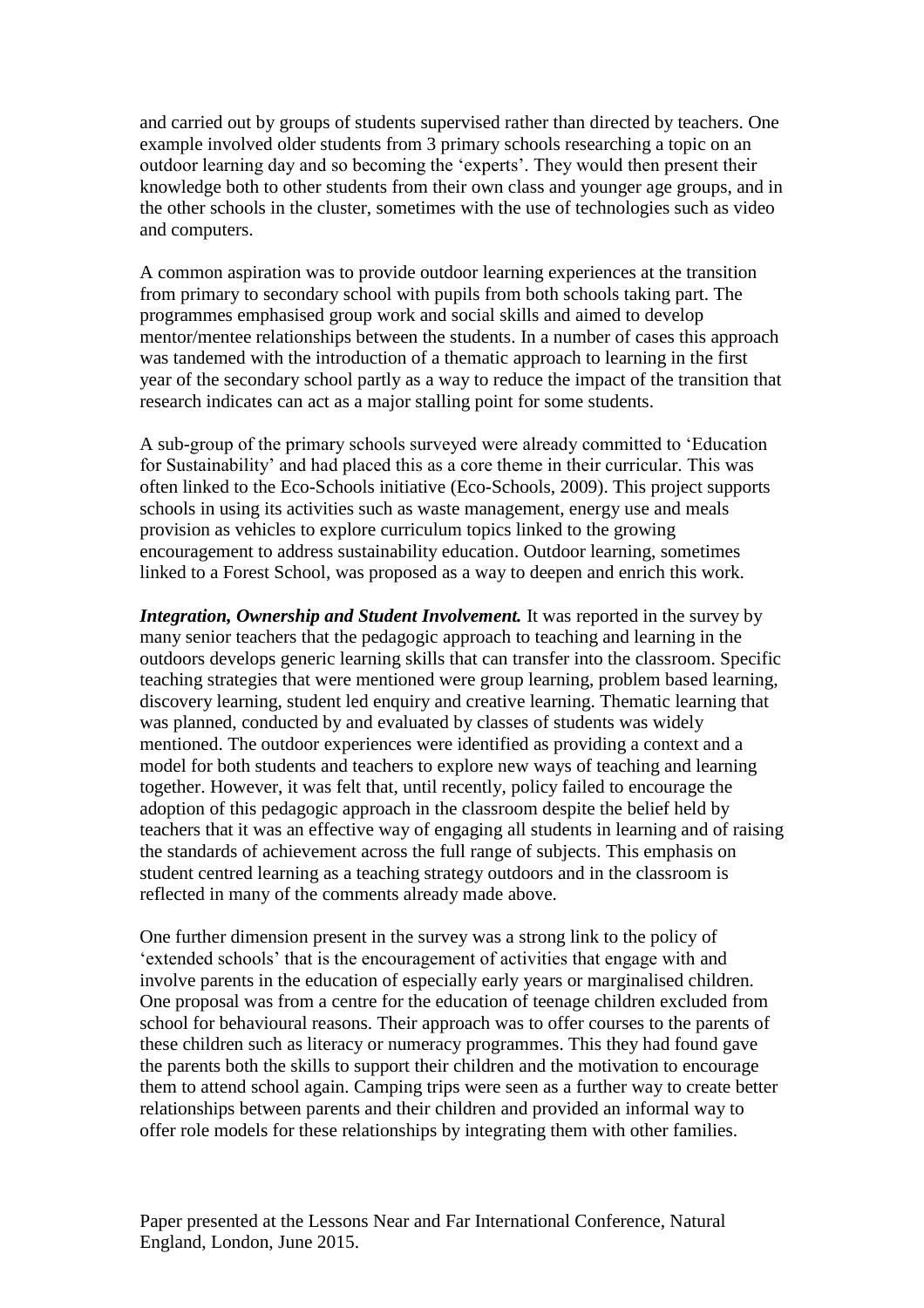Two other programmes were teaching mothers to picnic with their children, an approach that had a significant impact on the informal outdoor learning opportunities provided by the family. This approach reflected a wider theme in which schools were increasingly articulating their belief in the role of families in providing much of the outdoor (and other) experiences that contribute to child development and, at the same time, offer experiences that inform school-based activities. The key was felt to be the need to reduce the barriers between school and family life in order to create a more congruent community wide learning environment for young people.

# **Discussion**.

There was no discernable pattern to the type of or context for the schools engaging in the survey. They ranged from across age groups and types of schools including nursery, primary, junior, middle, secondary and special schools, academies, grammars and comprehensives, rural and urban settings, schools in Trust status and those with no direct control of their budgets, schools with a wide range of social backgrounds in their catchment areas, schools recognised for their high standards and successes and schools in special measures because of their low performance against national targets.

A number of senior teachers interviewed during the survey expressed the view that, when structural factors such as those identified above are more supportive of school based initiatives, or as one teacher put it, 'when they let us get on with being the professionals that we are with the best interests of the children from this community at heart' then curriculum and pedagogic changes followed more readily. This might indicate a latent aspiration to work in certain ways perhaps based on the local knowledge of teachers about what they believe to be of value as educational processes and outcomes and what they believe works as effective approaches to achieve these ends.

The policy shifts that were identified by many staff as helpful in raising their aspirations for 'next' practice were several. A significant aspect was the degree to which schools now have more control of their budgets. Several of the schools visited were in 'trust' or academy status that is in receipt of their funding directly from the Government without the intermediate step of the local authority. This was perceived as a major liberating factor that released schools from regional policies and priorities and more able, in their view, to develop an educational service appropriate for their community. As an example one primary school in trust status was planning to build a new school to a high order of ecological building standards including the development of the school grounds as an outdoor classroom and a residential wing to the building for it and other local schools to use for the provision of a diversity of residential experiences including those focussed on outdoor learning.

A second national trend that was identified as beneficial was a relaxing of central Government control over teaching content and method. This was perceived to have the effect of bringing about a renewed engagement of staff in planning a more creative and thematic curriculum and employing a more diverse range of teaching methods. Related to this was the frequent mention of the valuing of student centred teaching approaches such as Outdoor Learning by quality audits. A recent Ofsted (the Government department responsible for standards in schools) report (Ofsted, 2008)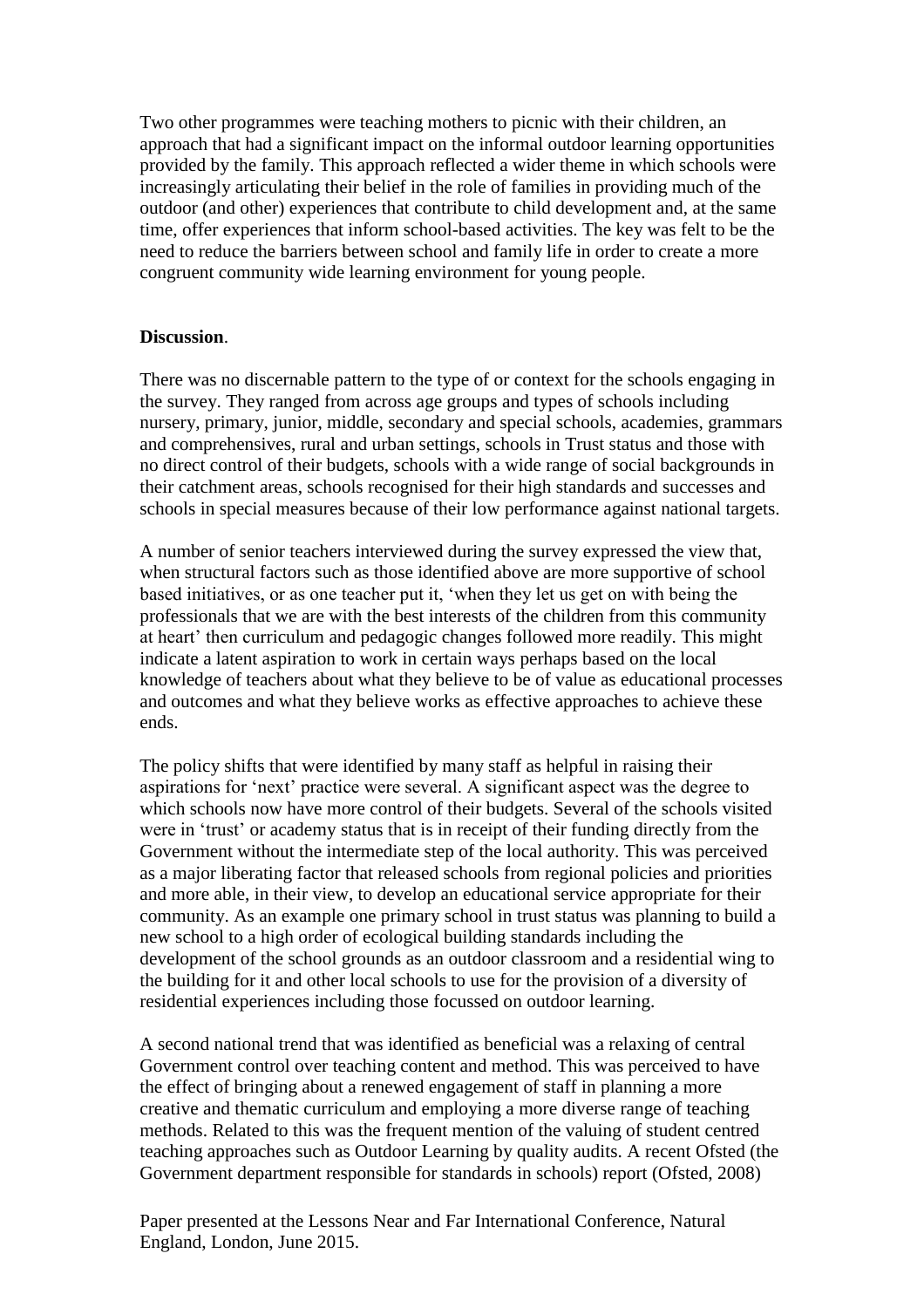was widely referred to as of major significance in encouraging schools to aspire to the introduction of more and better Outdoor Learning. It famously suggested that, 'even when it (Learning Outside the Classroom) is done badly, it is still worth doing' and this comment was often remarked upon.

A number of other factors were also mentioned including the support of local partner organisations seeking to collaborate on provision, good leadership within the school and the development of student councils and their role in providing an evidence base for 'what works'. All these have been recently supported by central government policy.

Teachers suggested several policies that would, in their view, further support the trends they aspire to. That most often mentioned was the further and robust recognition of outdoor learning as an important entitlement. To this end it was suggested that a higher priority would be placed on outdoor learning by schools if it were audited in school inspections. Lastly, the lack of preparation in initial teacher education for learning outside the classroom was seen as a significant barrier to introducing outdoor programmes as it marginalised some teachers from the approach and placed an extra cost and time burden on schools providing the necessary professional development.

The most visible trend was the desire by so many schools to make outdoor learning an entitlement on such an integrated basis transforming outdoor learning from a one off special experience for some students in a far away place to an everyday local engagement for all. All that can be said about the approaches and the purposes is that they have become even more diverse than previously as the creative planning of teachers engages with the perceived educational opportunities that the outdoors presents.

The links between the 'next' practices summarised here and recent policy initiatives from Government departments are various. Some trends are as a direct result of a specific policy, sometimes with outdoor learning as an approach explicit in the policy, sometimes not but nevertheless schools had found this to be an effective way to respond. Other trends identified by the survey were more serendipitous with neither policy makers nor schools realising the links, at least not in the first instance. A final set of trends proposed by schools might even by counter to policy directions. The survey suggests that, in some schools, teachers are increasingly making decisions about what should be learned and how. This can be viewed as contrary to Government led initiatives concerning best practices. In this situation the lack of emphasis on evaluation highlighted by the Ofsted report on Learning Outside the Classroom (Ofsted, 2008) will become an issue if it is not addressed. Effective evaluation, a high priority for policy makers, can provide the evidence for 'next' practices and the way in which they may be able to deliver on many policy objectives, both those mentioned above and, potentially, a number of others. Evaluation was not a strong theme that emerged from the survey. It is to be hoped that this can be addressed and that outdoor learning can justify some or all of the potential gains of 'next' practices and so become the entitlement that professionals in this field aspire for it to be.

### **References**